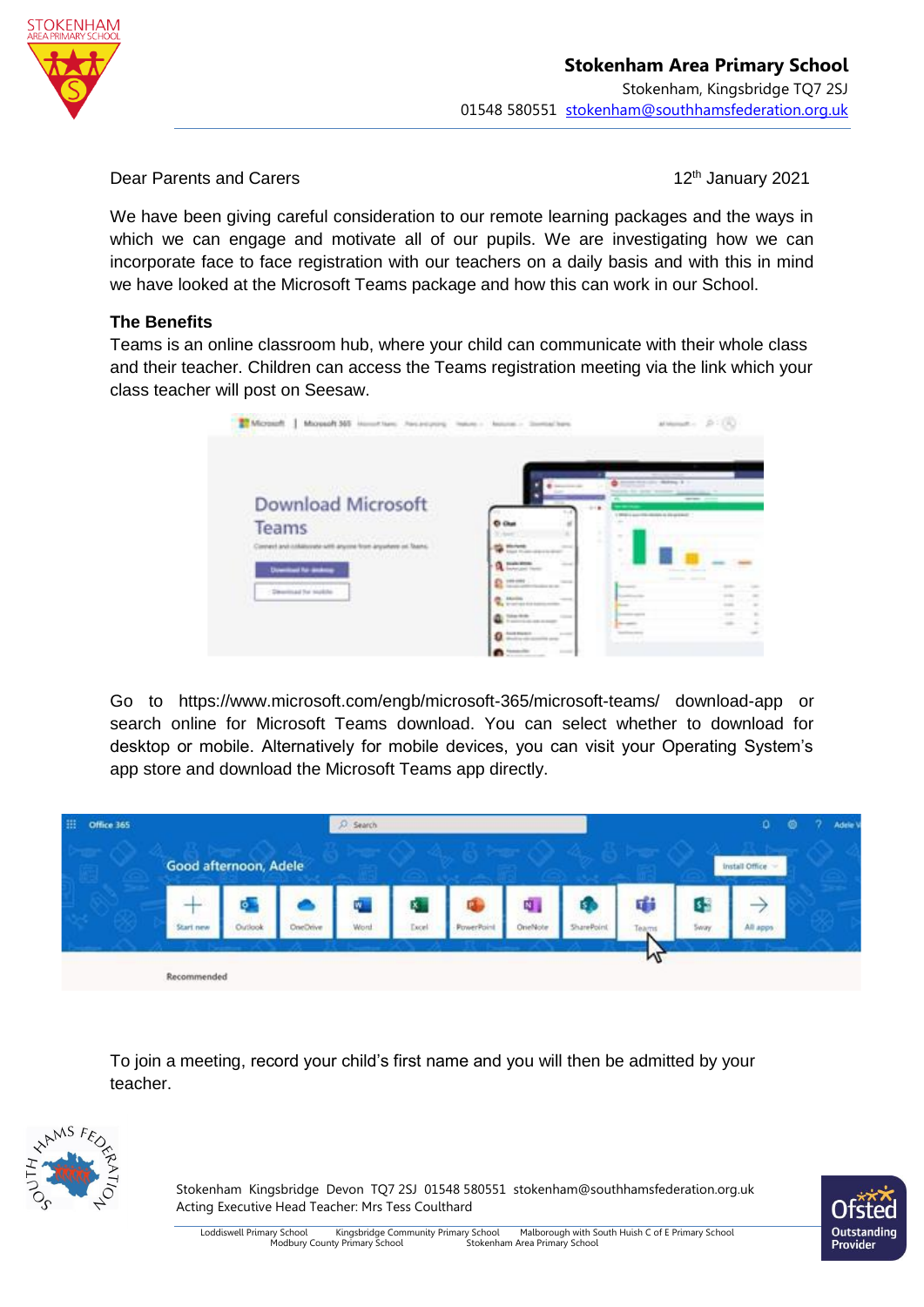

## **During each meeting with your class teacher we would ask that:**

- You ensure there is a parent/carer in the room throughout the 'meeting'
- You and your child wear appropriate clothing
- The room/space is quiet and free from distractions such as the TV/radio, toys or other devices
- Your child should be in an appropriate area of the house, such as a communal area (not their bedroom for example)
- You try to avoid disturbances from family pets or other family members
- You encourage your child to behave responsibly
- If we all adhere to this guidance, our registration meetings will go smoothly and the children will benefit from some positive contact through teacher led conversations.

### **Keeping Safe on Microsoft Teams**

#### **Safeguarding**

Your children's teacher will be the only member of staff who will contact and invite your child to access Microsoft Teams via Seesaw. There may be occasions when the school office will have to perform administration tasks but this should not include interaction with pupils.

If your child is invited to meet by an individual or organisation **NOT** using the Seesaw format, the invitation would need to be reported to the Designated Safeguarding Lead Mrs Tess Coulthard, **immediately** as a potential safeguarding issue in accordance with the South Hams Federation Safeguarding and E-Safety Policies.

If you have any safeguarding concerns during registration meetings, please notify our Designated Safeguarding Lead (Mrs Coulthard) immediately. Please note: video calls may be recorded for safeguarding purposes.

### **Parental responsibility**

As parent or carer, you are responsible for supervising the suitability of your child's/children's online access, communication and the 'home' setting. This includes:

- ensuring children have a quiet, safe space from which to meet and that only your child(ren) will join the meeting.
- Adults and other children will not be permitted to partake
- Parents are encouraged to supervise (but not appear on screen) and that in the interest of safeguarding the household, all microphones are to be muted unless specifically requested to unmute by the teacher.
- Each meeting will end at the teacher's discretion.



Stokenham Kingsbridge Devon TQ7 2SJ 01548 580551 stokenham@southhamsfederation.org.uk Acting Executive Head Teacher: Mrs Tess Coulthard